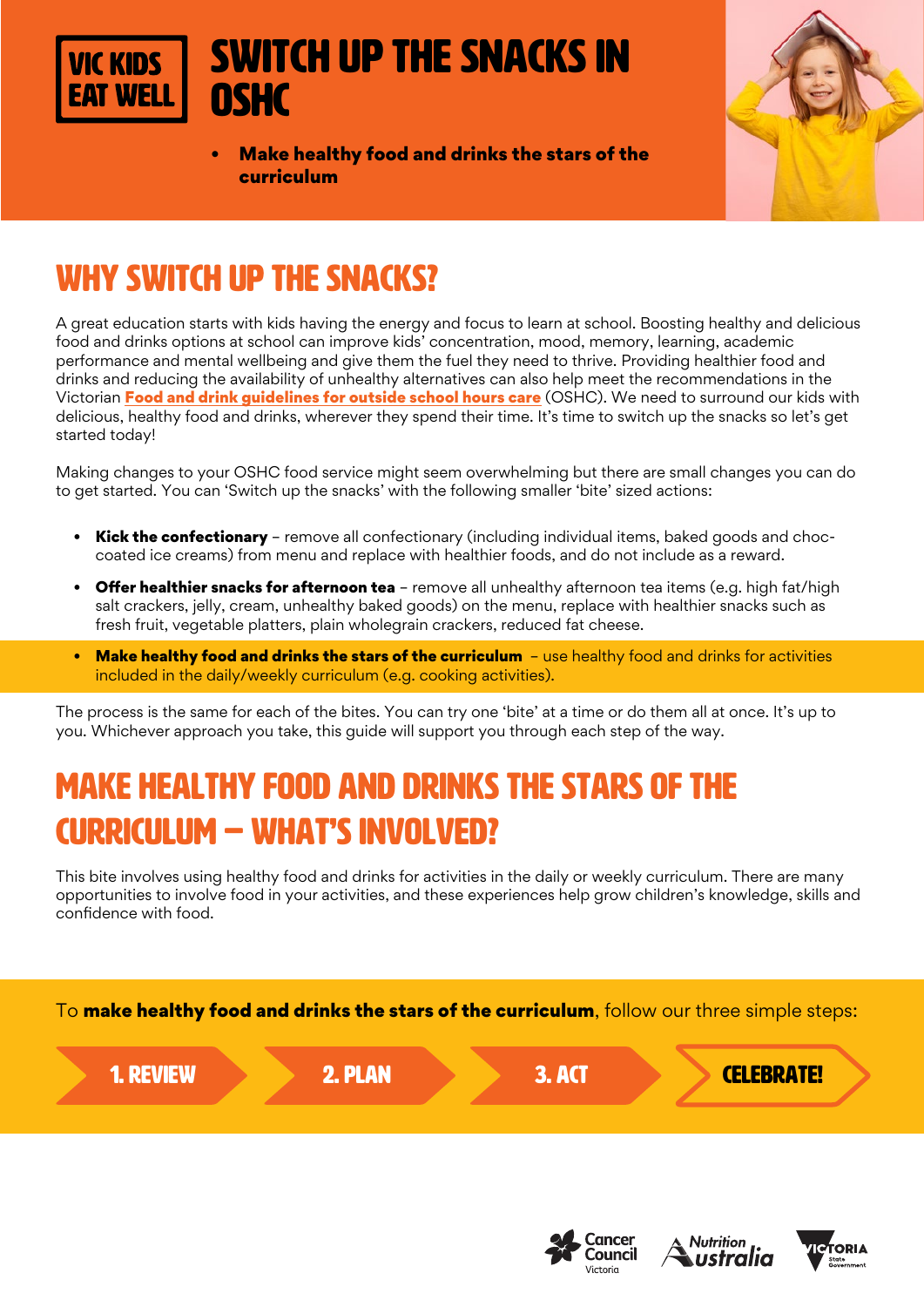

### STEP ONE: REVIEW

Start by identifying the food-related activities currently being run at the OSHC service.

Food-related activities could include:

- cooking activities
- scientific experiments with foods and drinks
- play equipment that features food and drinks and food-related toys
- books and videos that feature food and drinks
- posters or information flyers that feature food and drinks.

Unhealthy food and drink-based activities often centre around cooking activities that feature confectionary or discretionary foods, such as baking chocolate cake or making rocky road.  

Note: Discretionary foods refer to confectionary, sugary drinks, ice cream, some processed meats, deep fried foods, pastry-based foods, baked goods or snack food items high in added fats, salt and/or sugar. For example, packaged chips, lollies, meat pies, sausages, chocolate cake or cordial.  

Confectionary includes:

- chocolate, including milk, dark and white chocolate, as well as cacao nibs (note: cocoa powder is not considered confectionary)
- lollies, such as gummies, jelly lollies, marshmallows, caramel, and lollipops
- fudge or honeycomb











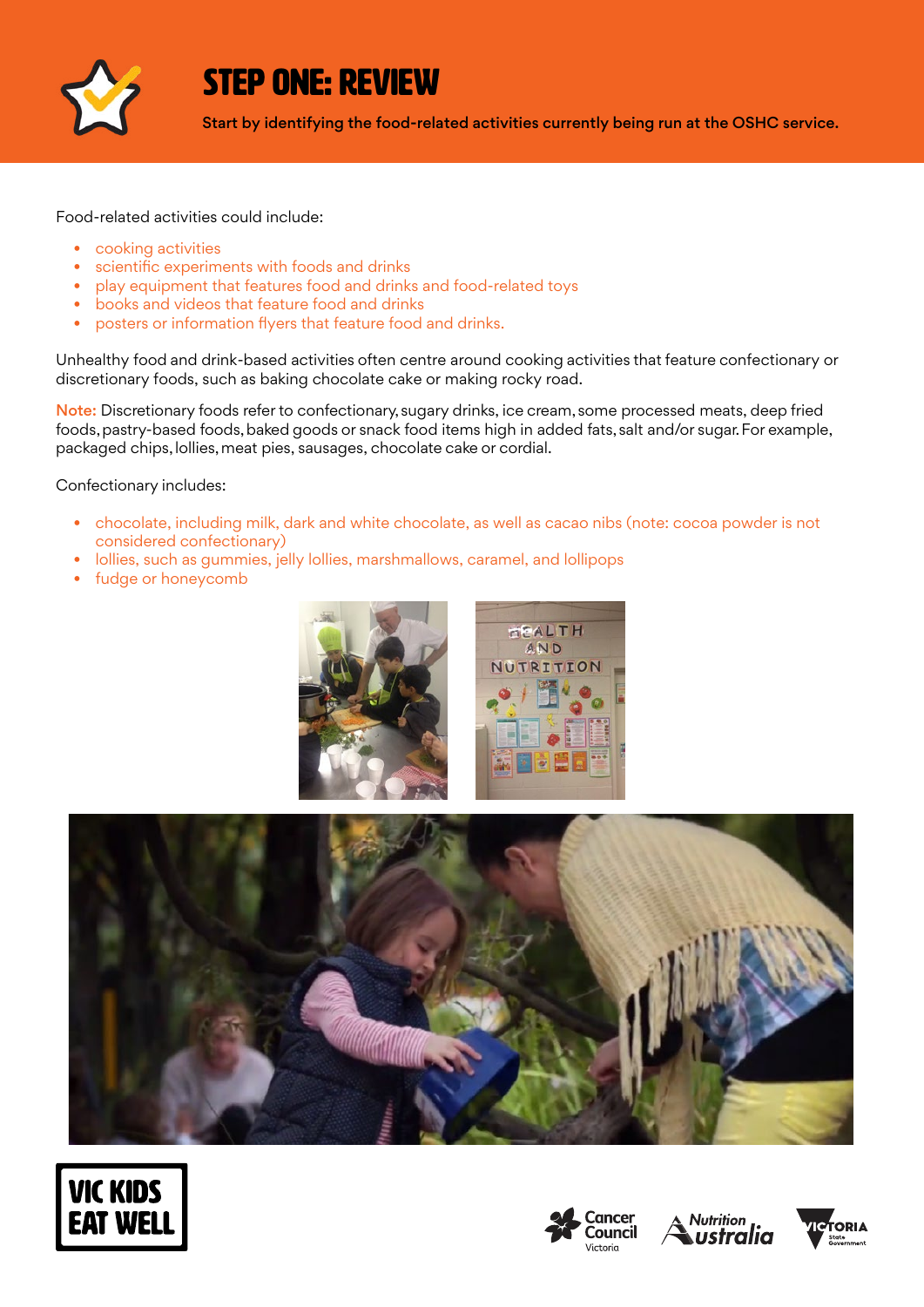

## STEP TWO: PLAN

You now need to plan how you will replace the unhealthy food and drink curriculum activities in the OSHC service with healthier options.

There are plenty of healthy food and drinks-based activities you can include in the service's daily or weekly curriculum. Healthier food and drink-based activities include:

- fun fruit and vegetable guessing games: focus on seasonality and if you're in a regional area consider taking an industry focus (e.g. stone fruit from Shepparton)
- create a fruit and vegetable person or artwork
- have theme tasting days
- get in the garden and plant together, create a small veggie or herb patch (or pots if you are short on space): ask the kids to help plan what they would like to see in the garden
- learn about food from different cultures
- cooking activities that focus on healthy foods and drinks such as making rainbow veggie pizzas or colourful fruit kebabs: ask for kids' input ahead of cooking and use it as an opportunity for kids to promote to their parents and family by taking food home to share
- get books and posters that feature healthy foods
- ask kids to cater to the OSHC end of year party.

For more healthy activity ideas refer to [Healthy curriculum activities | Healthy eating advisory service](https://heas.health.vic.gov.au/early-childhood-services/curriculum-activities)

### Preparing for change

Look for ways to engage your OSHC community in making changes. Take opportunities to talk to families, staff, children and volunteers to get a sense of the 'appetite' for change and the best way to introduce changes. You can make changes all at once or use a gradual approach:

All at once involves making the changes overnight or all in one go. An ideal time to do this is at the beginning of a new menu cycle or term, however it can be done at any time. This is a quick way to drastically improve the healthiness of food-related activities and works best if you have unhealthy food-related activities to remove.

A gradual approach involves making changes gradually over time. This option gives children more time to get used to the changes and an opportunity to try healthier food-related activities before the unhealthy food activity is removed. It is often the more readily accepted option if you need to make lots of changes to food-related activities.









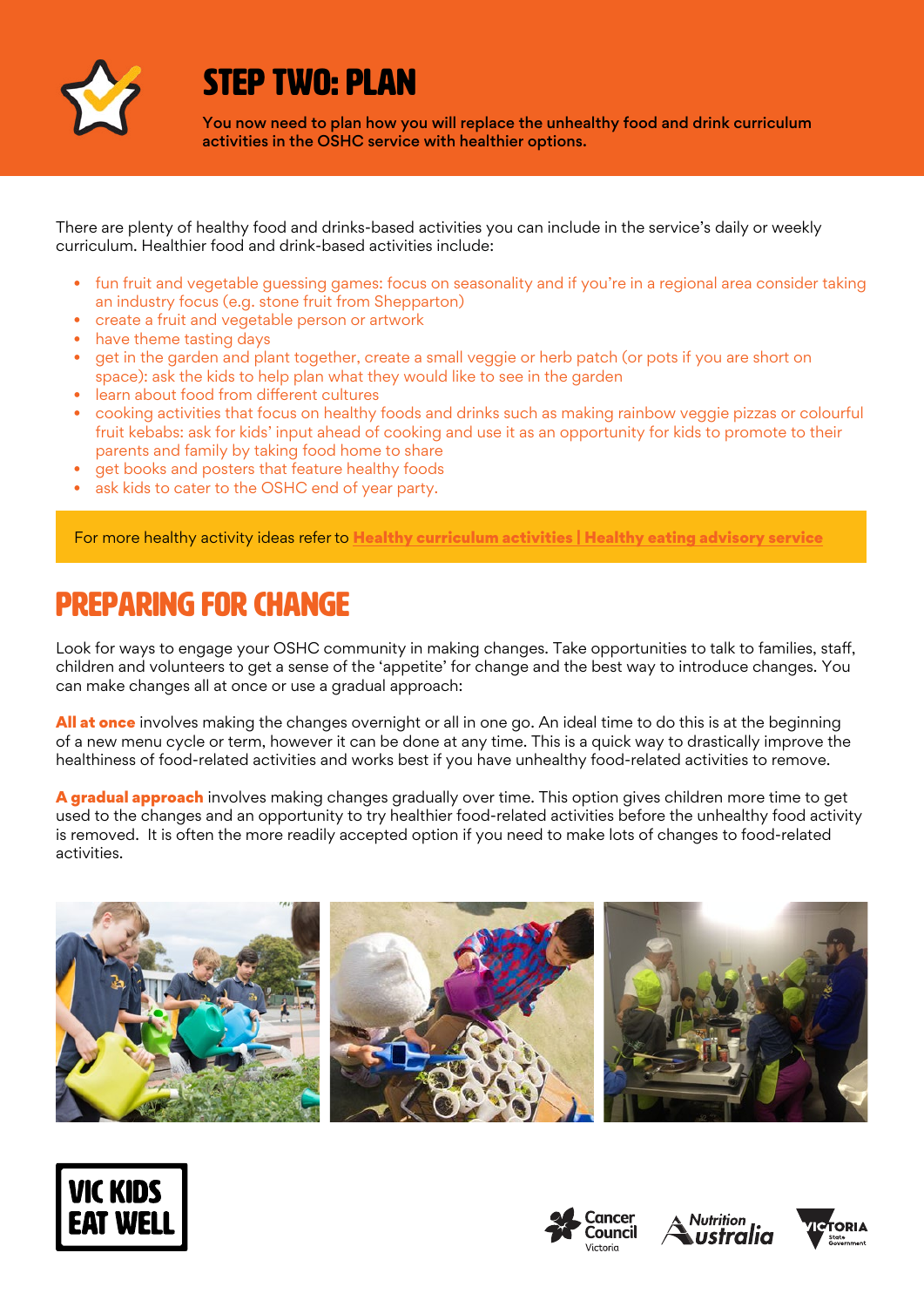

## STEP THREE: ACT

Now you've done all the groundwork, it's time to put it into action.

There are a number of ways you can plan to make the changes last:

- Consider how you can include some wording in the service's current policies and procedures about using healthy food and drinks in curriculum activities.
- Communicate the new expectations to all staff, include relevant information in induction processes and processes for purchasing new learning materials or equipment as required.
- For more on developing a policy that covers healthy eating at the OSHC service refer to the Healthy eating [and oral health policy checklist](http://heas.health.vic.gov.au/early-childhood-services/policy/checklist).



## SUPPORTING SUCCESS

Consider how you will communicate the changes you make to the curriculum now you are reinforcing these messages with changes to the menu.

Remember, this is just one of the 'bites' you can do to change up the menu. To make these changes have a greater impact, check out the '[Kick the confectionary'](https://www.vickidseatwell.health.vic.gov.au/resources) and ['Offer healthier snacks'](https://www.vickidseatwell.health.vic.gov.au/resources) bite.